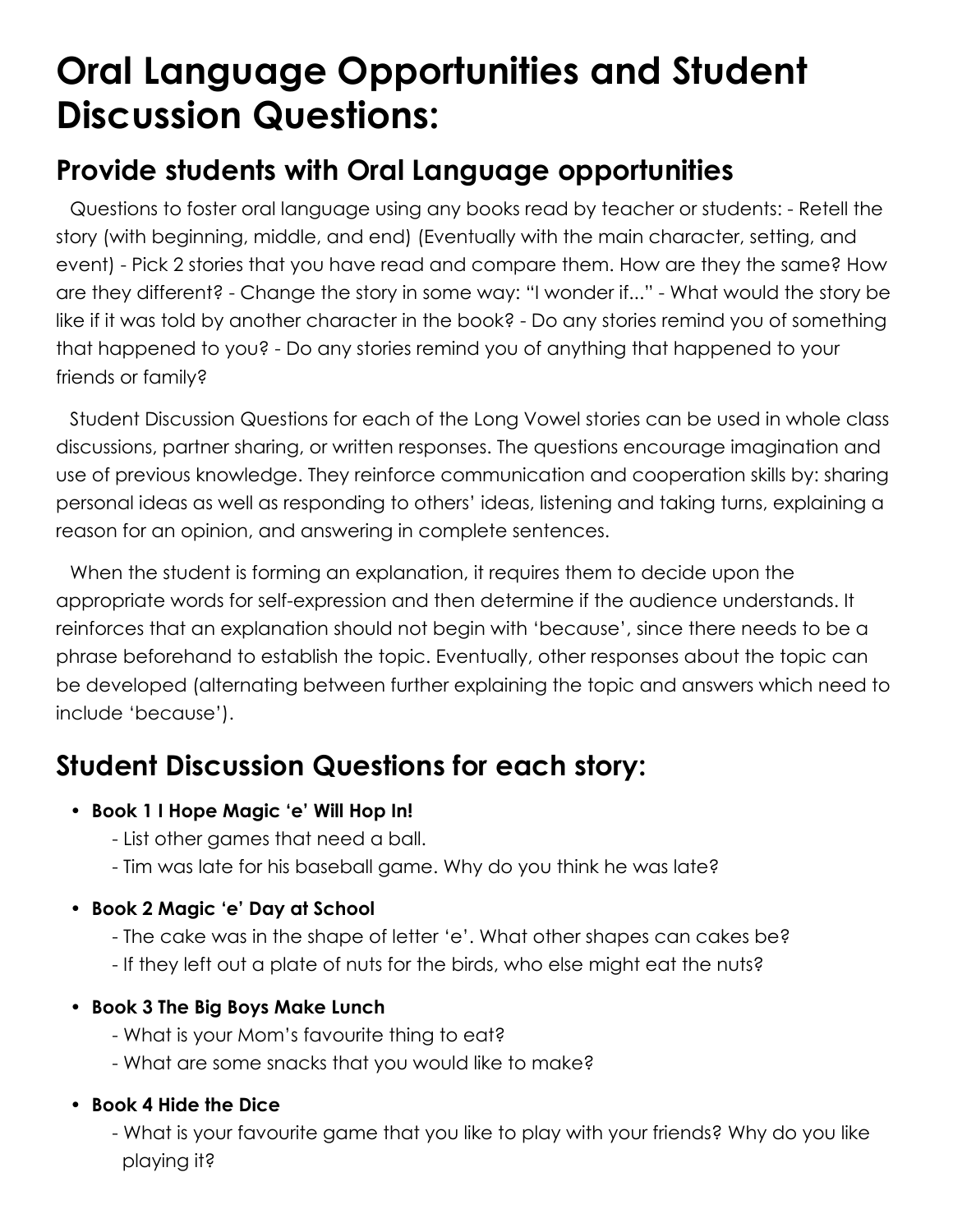- What are some songs you can sing with a friend?
- Can you sing them quickly or slowly while facing each other without laughing?

#### • **Book 5 The Great Paper Cake**

- Which is your favourite stuffed toy? Why is it your favourite?
- What else can be make out of paper?

#### • **Book 6 They Wanted to Paint**

- If you could choose an instrument to play, which would it be? Why?
- Where would you like a super dog to fly you? Why there?

### • **Book 7 Bouncing, Bouncing**

- What other animals/insects can bounce or hop?
- Was there a day when you felt very tired? What had you done that made you tired?

#### • **Book 8 Don't Worry!**

- Who might need a map? Why?
- What are some things that kids your age might worry about?

#### • **Book 9 Were There Many Animals?**

- What could you make with a big empty box?
- What animal makes the best pet: a cat or a dog? Why is it the best?

#### • **Book 10 George and Fudge**

- Think of some Magic words that George could have said.
- What could happen after his Mom sneezed while he was saying the new magic spell?

### • **Book 11 Freddie's Magic Glasses**

- What story would you like to fall into? What would you do when you fell in it?
- If you had to choose between magic glasses or magic shoes, which would you choose? Why?

### • **Book 12 Small Kids, Tall Ideas!**

- List some places where you would see cone shapes. What are they used for?
- Would you like ice cream in a cone or in a bowl? Why?

### • **Book 13 The Soccer Game**

- What other ways could you form different teams?
- If a team had 12 feet in all, which animals could be on it?

### • **Book 14 What Should We Name the Puppies?**

- What other games can be played in a school yard?
- Which is your favourite game to play? Why?

#### • **Book 15 The Smile Store**

- What do you do when you want to make someone smile?